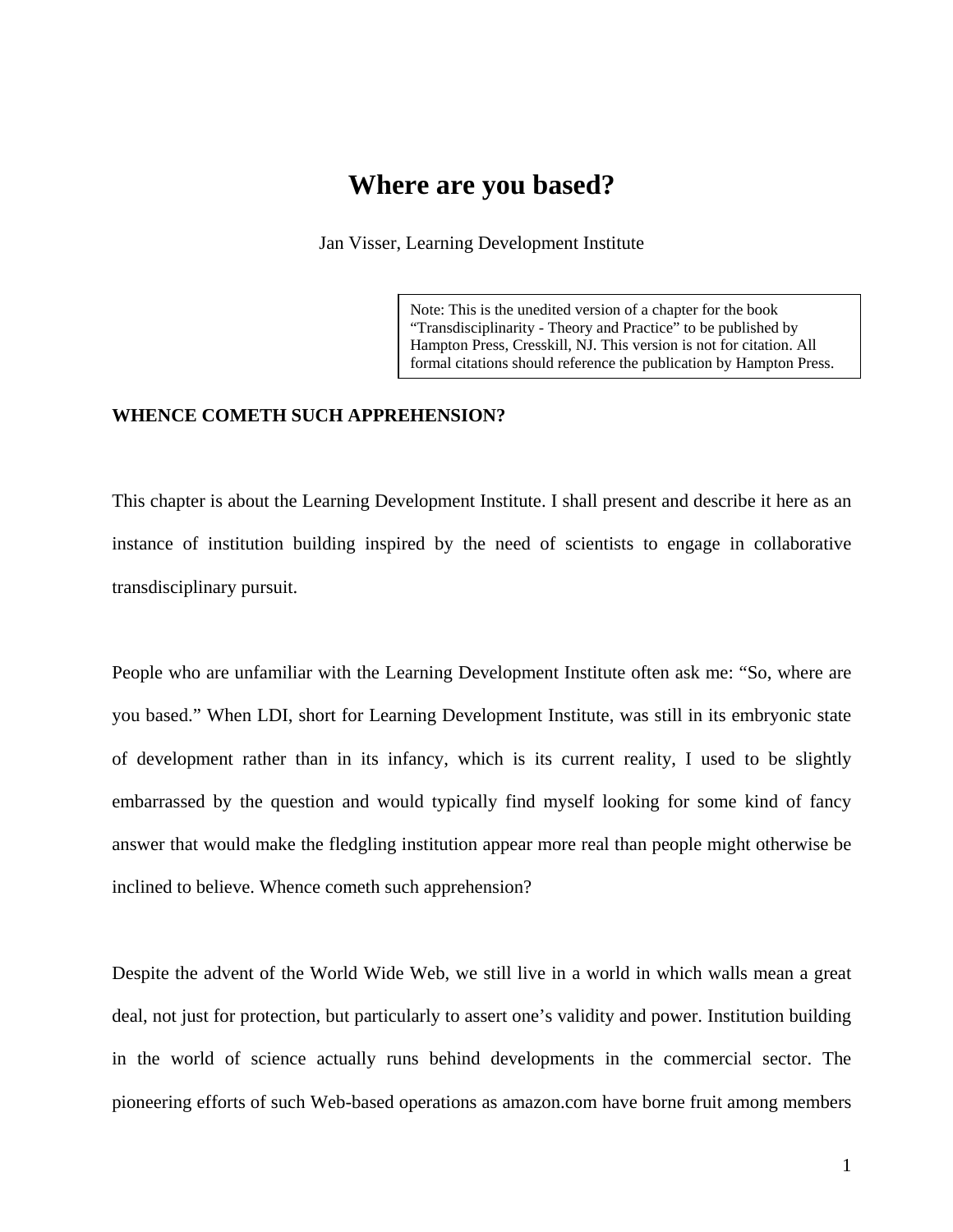of the commercial community. Amazon is now but one of many similar events that are seen to be valid providers of products and services via the Internet. The absence of physical infrastructure other than the bare necessary--warehouses in Amazon's case--seems no longer to be a serious issue for the public. An operation like eBay is even less real in terms of physical presence. Nonetheless, it generates a tremendous amount of commercial traffic and, again, the users put trust in the system, particularly as they can themselves contribute to validating sellers and buyers. The story is different, however, for the scientific enterprise.

The Internet, particularly the World Wide Web, has significantly influenced the way in which we conduct science (e.g. Lucky, 2002). Yet, it has had a far lesser influence on the way in which we organize ourselves *institutionally* for the purpose of doing science. While is some cases, such as in experimental high energy physics, the building of solid infrastructure is unavoidable, in other areas, such as in much of the social sciences, infrastructure often adds unwillingly to the burden rather than being an asset. It is thus desirable to explore alternatives that make the development of science less dependent on infrastructural conditions and there is particularly a need to look at possibilities to enhance the development of science by stepping outside the boundaries, including the physical ones, that keep things unduly in place, i.e. under the control of social forces that frustrate innovative thinking and the exploration of uncharted terrain. Doing so in a world in which ivory and other towers still dominate the landscape is a challenging enterprise, whence my apprehension during the early days of LDI. What follows aims at underlining that such enterprise is worth the effort.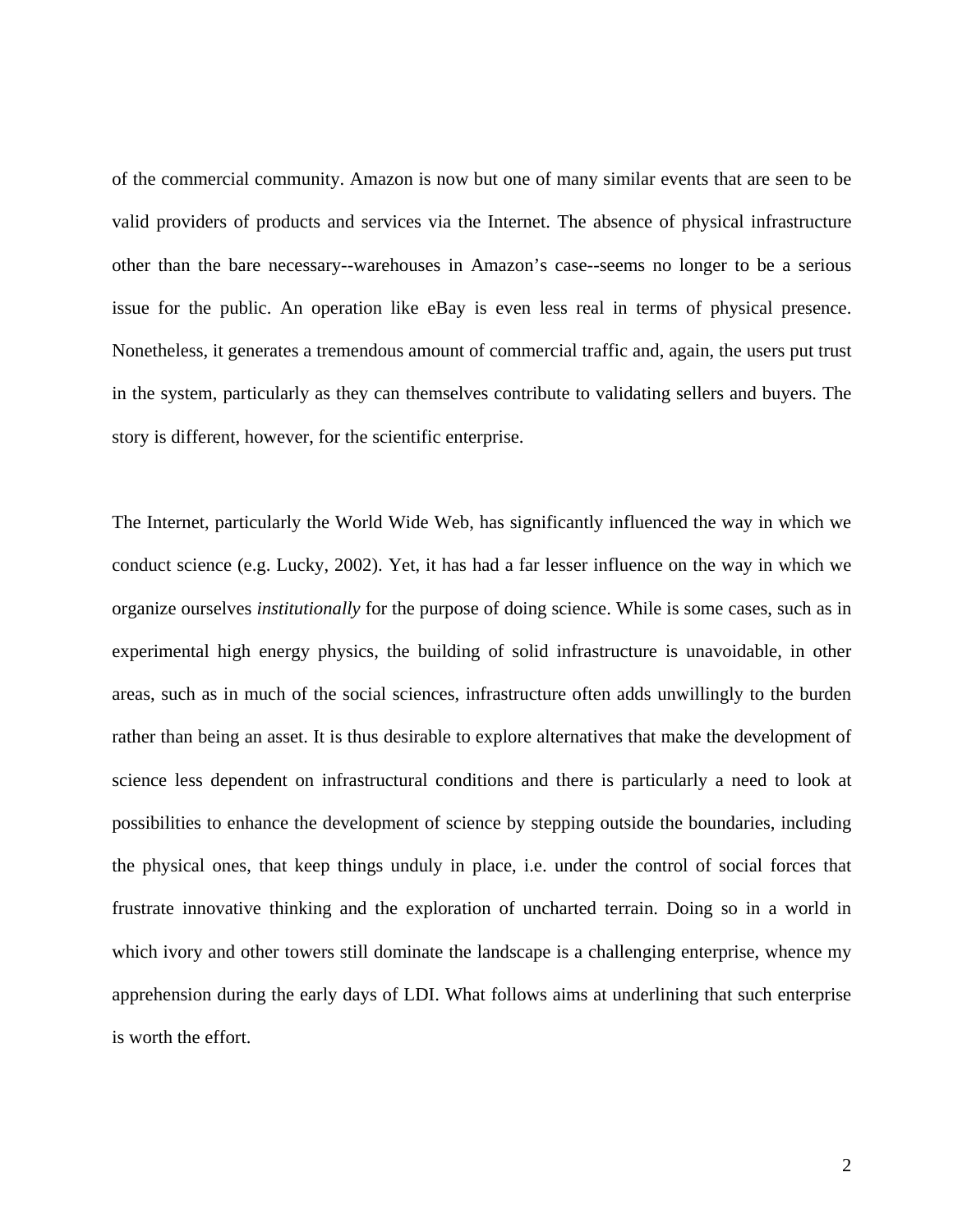From an institutional organizational perspective, the Learning Development Institute is a novel reality in the world of exploring the essence of who we are and what the universe is to which we belong, i.e. the world of science. The fact that the Institute has no walls is not entirely accidental to the stated mission of LDI to be "a transdisciplinary networked learning community devoted to excellence in the development and study of learning" (Learning Development Institute, 2003.), nor is it alien to LDI's emergence from less successful earlier attempts to develop the idea that learning has no borders within the boundaries of a traditionally organized framework, that of UNESCO, the United Nations Educational, Scientific and Cultural Organization (Learning Without Frontiers, 1999).

#### LEARNING: A TRANSDISCIPLINARY HUMAN ACTIVITY

In October 1993, French philosopher Michel Serres, member of the *Ad Hoc Forum of Reflection on UNESCO's Role in the Last Decade of the Twentieth Century*, an advisory group to the Executive Board of the United Nations Educational, Scientific and Cultural Organization, coined the notion 'Apprendre sans frontières' (Learning Without Frontiers, or LWF for short), which subsequently became the name of a transsectoral UNESCO program aiming at slashing the barriers surrounding human learning (UNESCO, 1995). The initial concerns underlying the program had to do with the acute lack of opportunities for large proportions of the world population to have access to educational opportunities of any reasonable quality. The presence among the 6,000 million planetary citizens of some 800 million illiterates and the existence of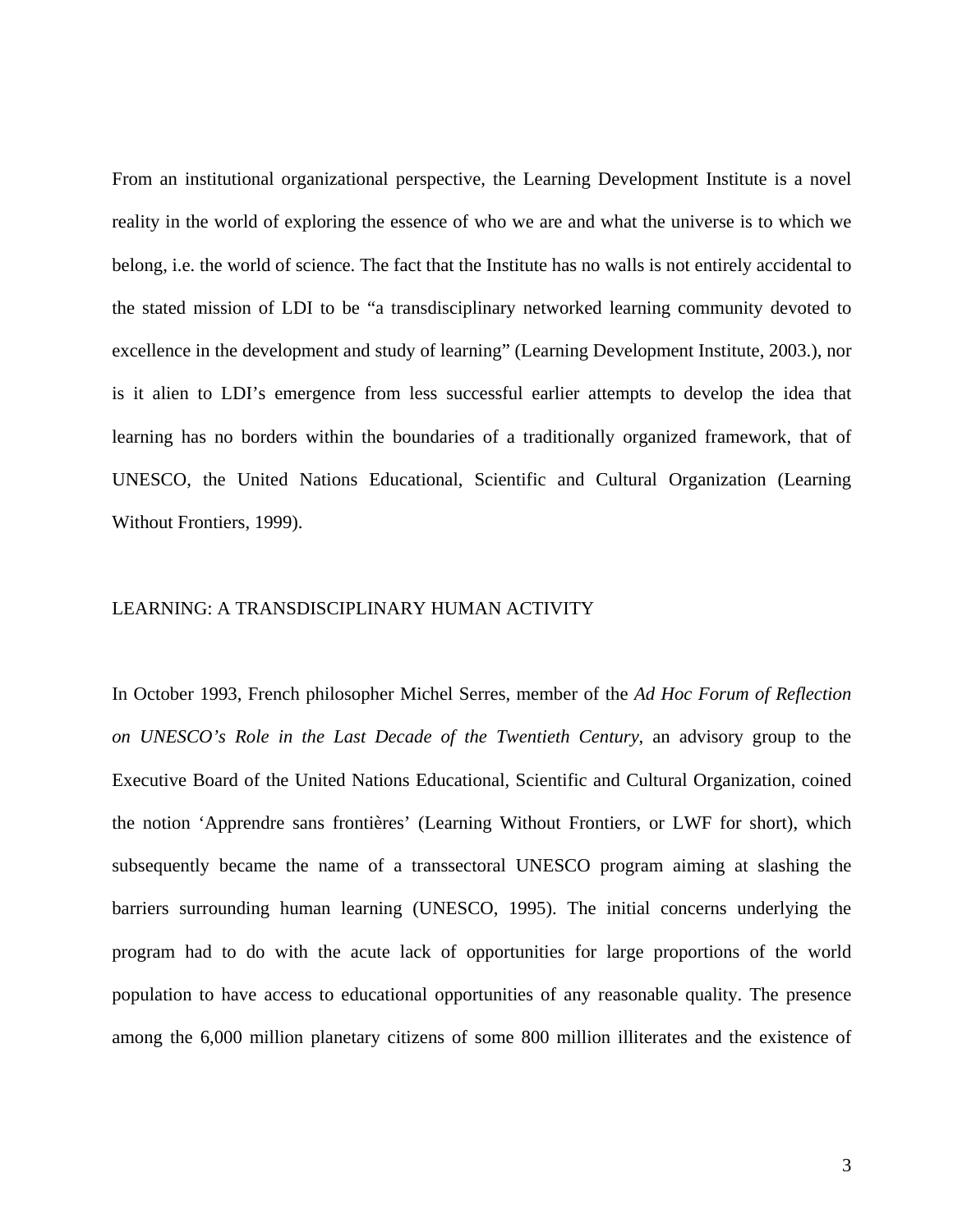roughly 130 million children, especially girls, in the primary school age who do not go to school explain and justify these concerns.

Not surprisingly, initial efforts of the team responsible for turning LWF into a reality had their primary focus on easing the problems referred to in the previous paragraph through such options as distance education, the use of digital technologies, satellite communication and the Internet. The aim in doing so was to lower the barriers of space, time and age, as well as to address circumstantial factors such as geopolitical divisions; institutional rigidity in allowing access to opportunities and facilities to learn; unequal access to financial resources necessary to get entry to such opportunities and facilities; and socio-cultural forces that often drive large groups of people – e.g. women in a variety of countries and generally minority groups – into marginalization. 'Getting an education' then becomes much more difficult for such groups.

To the last category of barriers mentioned above, those due to circumstance, belong also (see UNESCO, 1995) the barriers that relate to the "compartmentalization of knowledge into well defined disciplinary areas, [which] restrict learning as they discourage the mind from traveling between and beyond them" (p. 2). A related barrier is fashioned by the mind itself in that "the mind sometimes creates its own restraints and stereotypes that limit our vision" (p. 2). In fact, the former of these last two barriers can be seen to be a special case of the latter. We create certain thinking habits and do so for a purpose. Dividing the enterprise of building knowledge, i.e. the business of science, up into disciplines and forcing those who want to contribute to that enterprise into a disciplinary mode of working, thinking and belonging, is an exercise of the collective mind.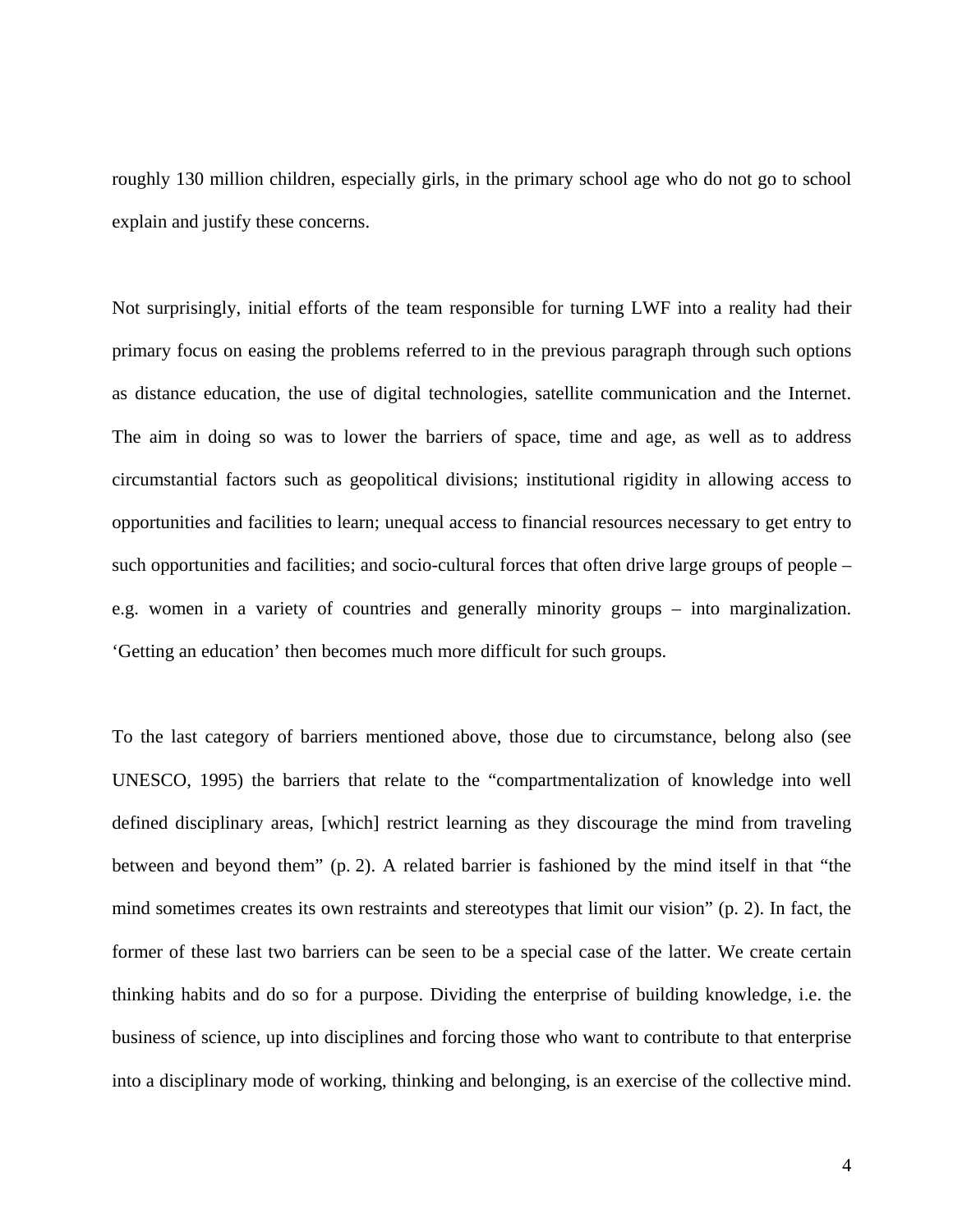Of course, the move to establish disciplines has greatly contributed to the development of science. However, it has also led to putting an arbitrary limit around the kind of problems that will be investigated and those that will – or according to some, should – not be taken on.

The question, 'Where are you based?' when asked among scientists, is normally formulated in terms of 'What field are you in?' Being able to give a clear answer to that question provides comfort to both the respondent and the person who asks the question. Not being able to give a convincing answer is easily interpreted as a sign of being a less serious contributor to human knowledge. In fact, scientists are generally not judged by how they contribute to human knowledge as a whole – or, perhaps more meaningfully, by how they enhance human existence – but by the extent to which they 'contribute to their field.' If their role is important they are said to 'stand out in their field.' Occasionally, someone may be referred to as having contributed to several fields, but there are no award systems in place yet for those who excel in venturing beyond whatever fields there may be, those who make it a habit of their scientific being not to be bothered by the boundaries of such fields. While saying this, I note that the phenomenon of moving outside one's field into another field seems to be more frequent, and to be perceived with relatively more positive appreciation, among physicists, which is a sign of hope. This more liberal attitude may be understood considering the not entirely unjustified perception among physicists that the understanding of the phenomena studied by other disciplines ultimately derives from the laws of physics, or, as Abragam (2000) says, that physics is "the cornerstone of all scientific disciplines that describe the essence of the world in which we are immersed, including ourselves" (p. 9).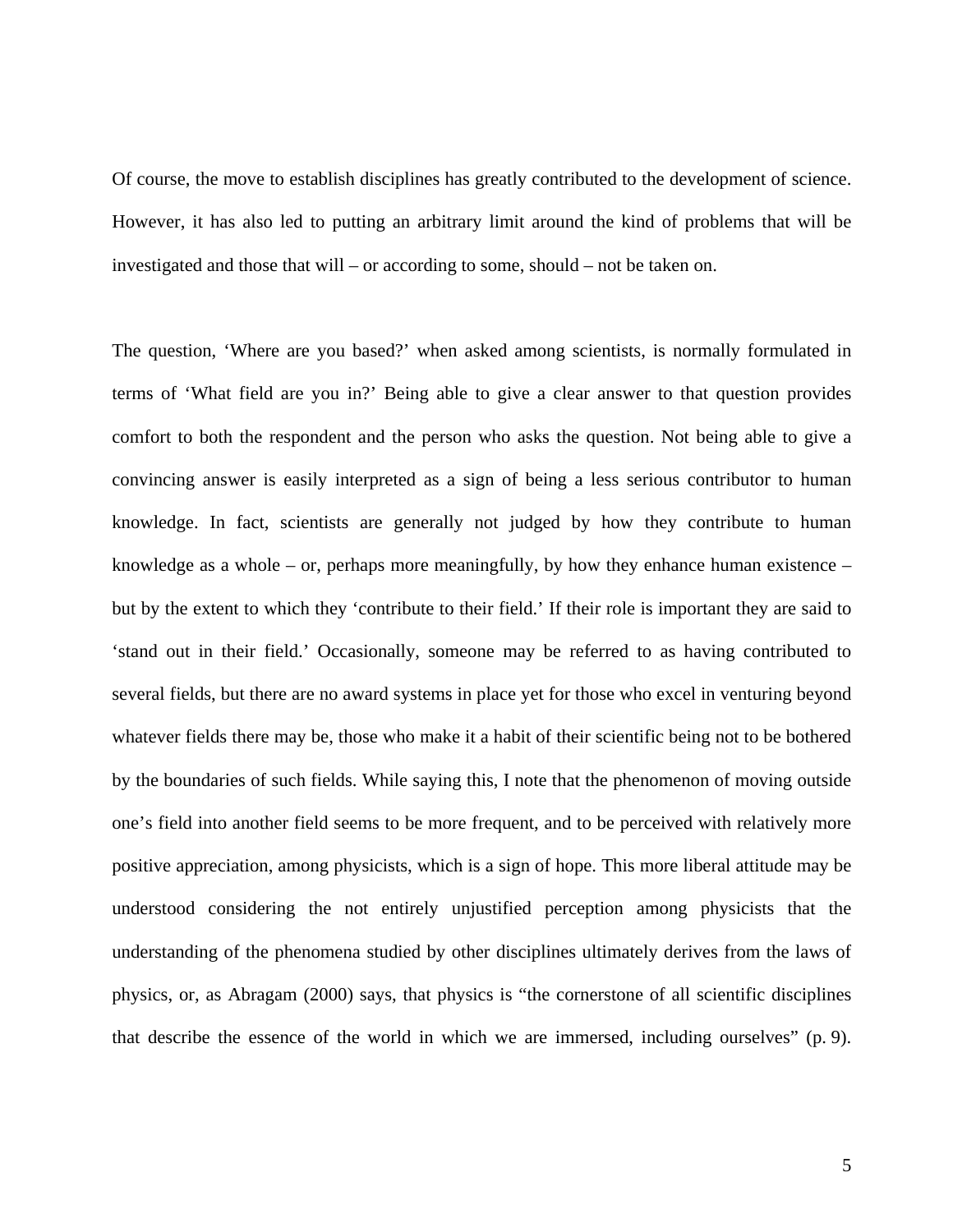Indeed, historically, the desire to find a unified theory, a theory of everything is strongest represented among physicists.

But I digress. I was trying to argue that learning is in essence a transdisciplinary phenomenon and that this particular attribute explains, in retrospect, why Learning Without Frontiers had difficulty coming to fruition in a laudably multidisciplinary environment like that of UNESCO, where the transgression of boundaries and interaction among the fields separated by those boundaries is quite common. Seemingly paradoxically, though, such transgression does not mean overcoming the boundaries. Quite to the contrary, living so closely together on different sides of a boundary enhances the sense that the boundary is important, if alone to ensure that budgetary resources meant to be for one sector should not benefit another one. I do not agree, therefore, on the practical grounds I just mentioned, with a recent claim by Novotny (2003): "Transdisciplinarity is…about transgressing boundaries" (p. 1). Essentially, in my view, transdisciplinarity goes beyond transgression, making transgression an irrelevant issue. It is thus significant that Novotny adds: "Institutions still exist and have a function. Disciplines still exist and new ones arise continuously from interdisciplinary work. Therefore: beware!" (p. 1). In fact, the author poorly distinguishes in this assertion between interdisciplinarity and transdisciplinarity. Moreover, she contradicts herself. If transdisciplinarity were really about transgressing boundaries, then why should one beware of what results from the transgression? If the transgression resulted in a new discipline or a new institution that still has the same essential characteristics as the disciplines and institutions from before the transgression, one has not really moved beyond where one was.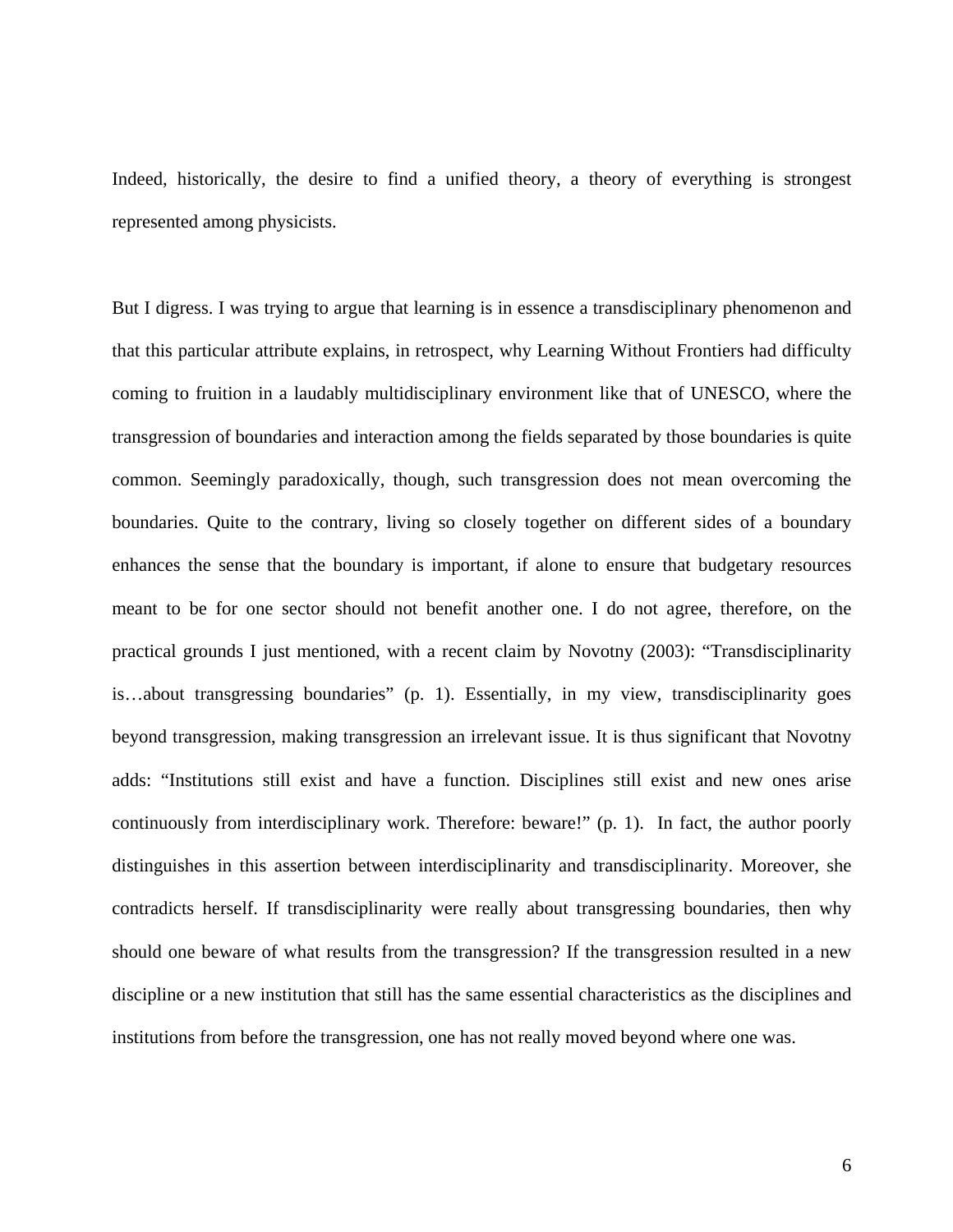## WHENCE COMETH SUCH KNOWLEDGE

Often, the limits we put around an object of study – for the obvious purpose of making studying the object a manageable undertaking – are also the cause why, after a certain depth of investigation has been reached, no further advances are made. When that happens, it is time to take a few steps back and look at where we came from, what has been achieved and what were the underlying assumptions of that achievement. Becoming conscious of a field of study in its historical, epistemological and sociological perspective is a prerequisite to developing a vision for how to move beyond the frontier that has been reached, to transcend the discipline. If, in such a retrospective view, for instance, we find that most of our work has been inspired by a binary logical framework that excludes the possibility of a third alternative to truth and falsehood, then there is every reason, as Nicolescu (2002) argues, to ask ourselves what benefits might be derived from breaking that framework open and consider the possibility of permitting a third alternative to be included, rather than excluded, from our habits of mind. In general, what I am saying here is that for the advancement of science beyond the frontiers it has reached at a certain point in time, one needs to engage in a scientific reflection on science itself. This is often a task of utopian dimensions, as Bourdieu (2001) explains, at least as long as such reflection is conceived of as something that should be engaged in by isolated individual scientists, for

> how can one combine the very advanced technical and scientific competence of the researcher working at the cutting edge of his or her field, who doesn't have the time to analyze, with the equally very advanced analytical competence that goes with the disposition required to put that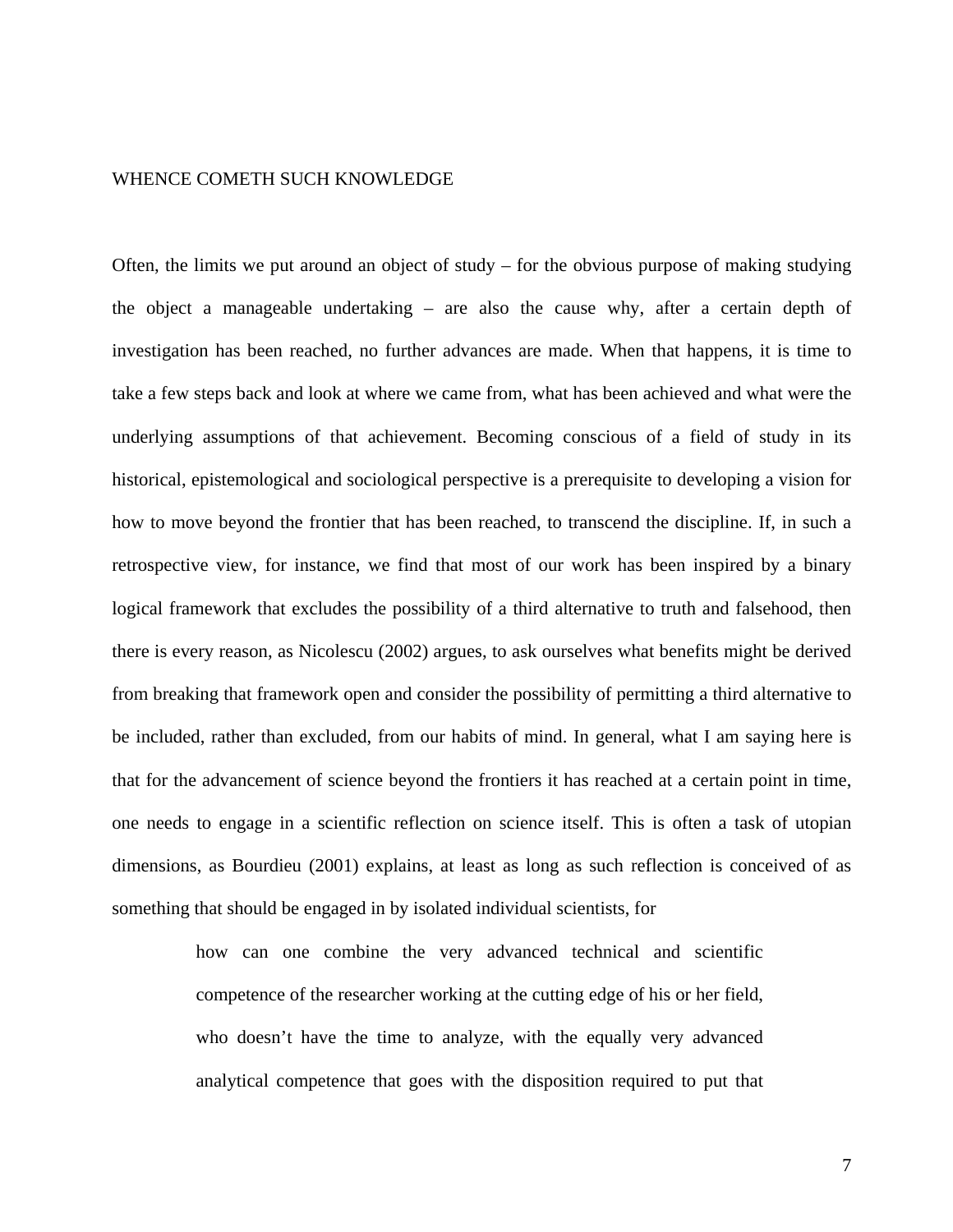analytical competence at the service of a sociological analysis of the scientific practice? (p. 18)

Clearly, what is required here is a comprehensive team approach towards meeting the mammoth task ahead of tracing the map of how we arrived at the knowledge we have and what the meaning of that knowledge is as a function of our perceptions of who and what we, humans, are. That map may then be used to make better informed choices as to where to go next and how to get beyond the boundaries of the epistemological and sociological frameworks that have helped us advance, but that are now holding us back.

# DEVELOPING LEARNING BEYOND ITS CURRENT MEANING

During a symposium, jointly organized by UNESCO and the Learning Development Institute, the latter still *in statu nascendi*, at the 1999 Annual Meeting of the American Educational Research Association in Montreal, Canada, a multidisciplinary panel of researchers and thinkers grappled with questions concerning how to advance the science of learning and move it beyond its current frontier (Visser, et al., 1999, April). The event followed five years of efforts to advance the idea of Learning Without Frontiers, driven by all the right intentions, but increasingly frustrated by the growing recognition that we first needed to know in depth *what learning actually was* before we could advance in a way that would make sense. This led to the idea of the Learning Development Institute as a networked effort to bring clarification on this issue at a level higher than the one we were working at within the perspective of LWF's practical considerations and higher than the one at which most other institutions engage with the subject from one or another disciplinary angle.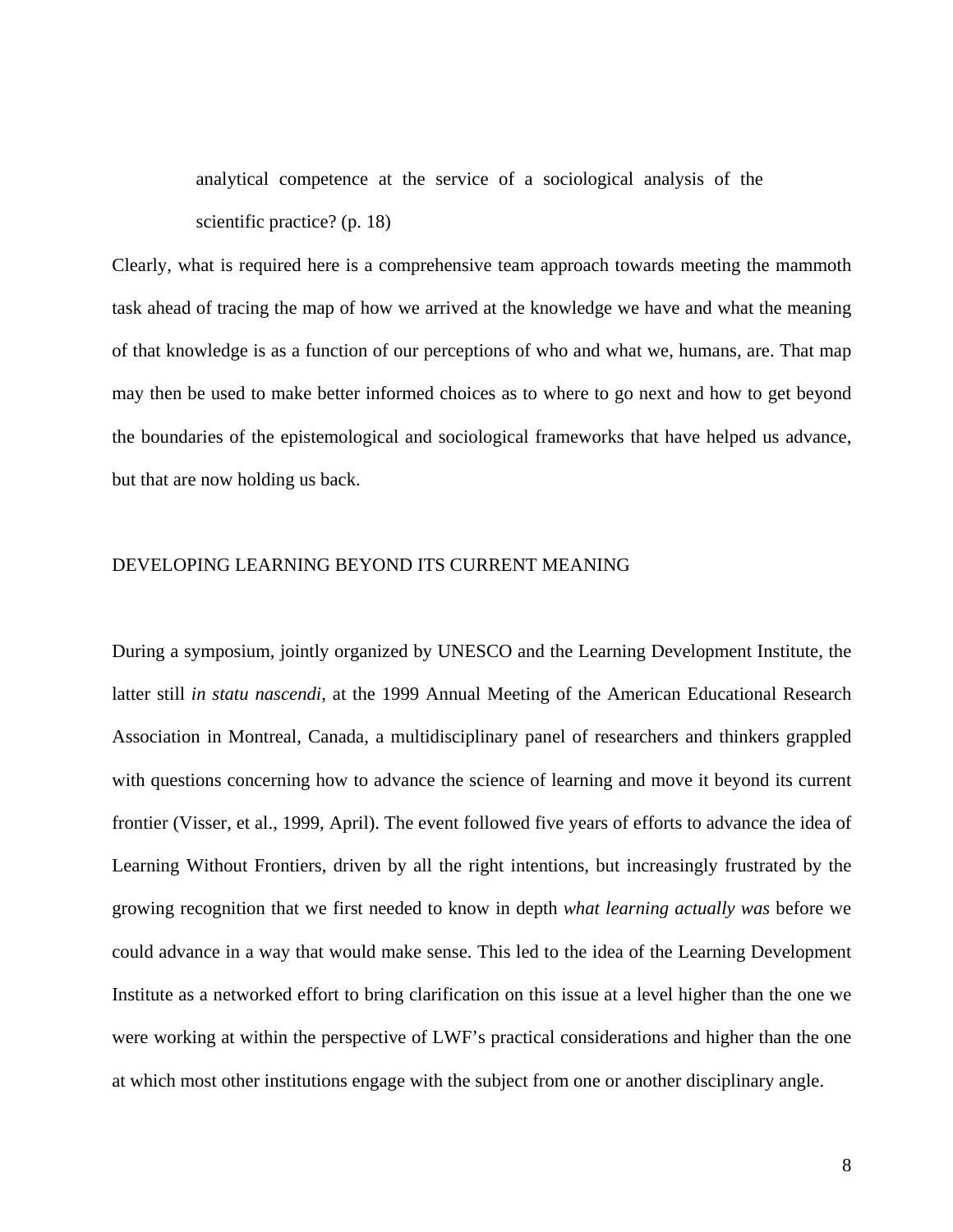Reflections on that practice called for a broader definition of learning than the one that conditions most educational research and that drives most of the efforts to develop human learning. One was proposed (Visser, 2001) that redefines learning as a disposition and that links it to the overriding purpose of developing the ability to interact constructively with change. This goes beyond the common definitional idea that learning is "a persisting change in human performance or performance potential" (Driscoll, 2000, p. 11). The latter conception works fine as an operational definition as long as one considers human beings as entities whose competencies can be plugged into and out of performance systems that serve some predetermined social or economic purpose. The underlying assumption is a utilitarian one. Human competencies are created so that they can be used in accordance with the demand of performance systems that largely remain beyond questioning by the individuals who respond to the demand. While parts of the workings of human society follow such a model, humanity as a whole does not and should not, whence the proposed definition offers a broadening of vision that allows human adaptive behavior to be studied in an essentially ecological perspective rather than from a utilitarian point of view.

The broadening of the definition allows a wider community of scientists to gather around significant issues of shared concern. The extent of this chapter does not allow going into detail about the communities created and the issues explored by them. Interested readers can, however, get a good feel of the broadness and newness of what is happening by exploring on the LDI Web site (www.learndev.org) the various areas of activity and events, looking for instance at the work underway by the Book of Problems community of scholars (www.learndev.org/BOP-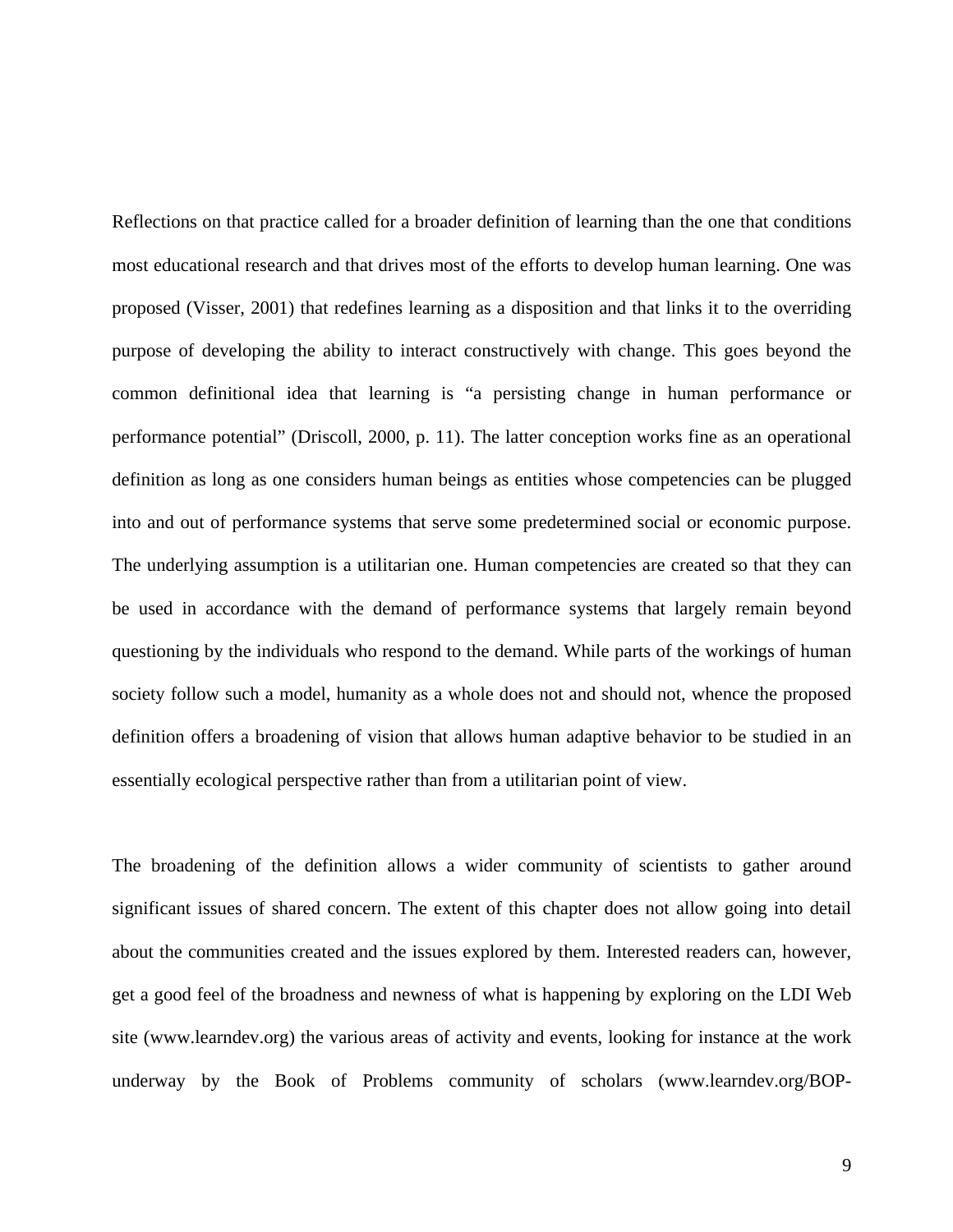AECT2002.html) to define what we do not know about learning or the work done in the framework of the Meaning of Learning (MOL) focus area (www.learndev.org/MoL.html). These are but a few examples.

The more important point here is that the aforementioned broader perspective on learning is required to start thinking about learning beyond the naïve notion that learning coincides entirely with what we do in school and school-like situations. To the extent that the school and school-like contexts play a useful role in facilitating learning – and not everyone is convinced of that usefulness – the discipline that historically evolved around that notion finds itself at a crossroads. The challenge to look beyond the school derives only in part from the emergence of technological opportunities that make traditional school structures obsolete. In fact, many of the technological innovations, such as e-learning, tragically mimic the traditional structures they replace, often repeating existing shortcomings and worsening them in a technologically enhanced manner.

The real challenge comes from the need to redefine the development of human learning in the context of the problems faced by a world citizenry that is more and more becoming a planetary society. The members of that planetary society, be they individuals or organized communities, confront problems of planetary dimensions and impact. Such problems require individual and social consciousness to be developed at a higher level than ever before. That challenge forces the eggshell around what currently still is the science of learning to be broken so that the community of researchers, practitioners, thinkers and policy makers who are willing to face the new challenge can move to the next level of dealing with the reality of human learning in a world that, some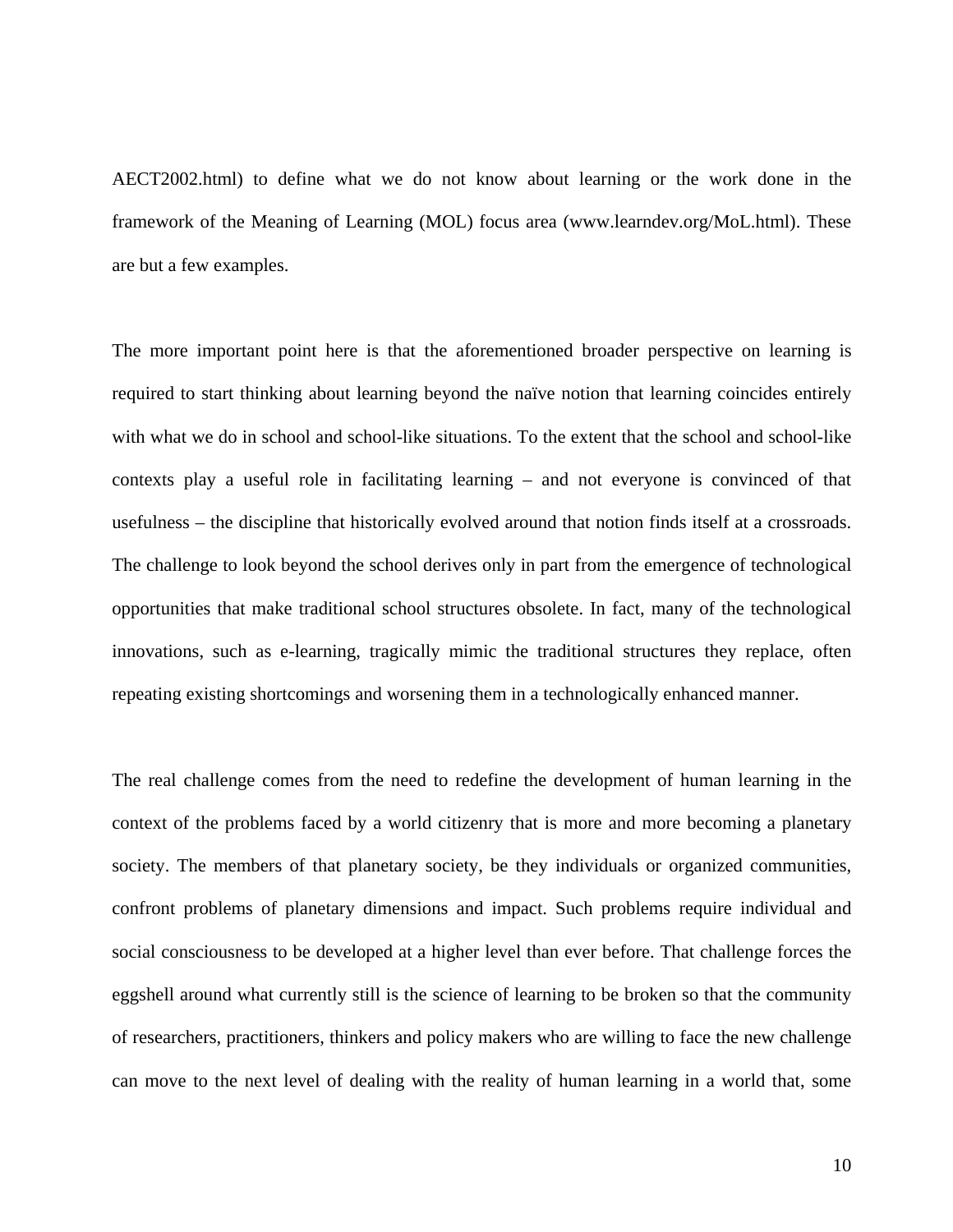12,000 years after the introduction of agriculture, is seeing the planetary consequences of human intervention in the workings of nature. LDI represents a modest attempt at facilitating the process of breaking the disciplinary eggshell.

# **REFERENCES**

- Abragam, A. (2000). *De la physique avant toute chose?* (Physics before everything?) (New edition. Originally published in 1987.) Paris: Éditions Odile Jacob.
- Bourdieu, P. (2001). *Science de la science et réflexivité*. Cours du Collège de France. (Science of science and reflectiveness. Course given at the Collège de France). Paris: Éditions Raisons d'Agir.
- Driscoll, M. P. (2000). *Psychology of learning and instruction* (2<sup>nd</sup> ed). Needham Heights, MA: Allyn and Bacon.
- Learning Development Institute (2003). *Web site of the Learning Development Institute* [Online]. Available: [http://www.learndev.org](http://www.learndev.org/) [2003, June 5].
- Learning Without Frontiers (1999). *Archived Web site of UNESCO's Learning Without Frontiers program* [Online]. Available: <http://www.unesco.org/education/lwf/> [2003, June 5].

Lucky, R. (2002). The quickening of science communication. In I. Amato (Ed.), *Science: Pathways of discovery* (pp 127-141). New York: John Wiley & Sons, Inc.

Nicolescu, B. (2002). *Manifesto of transdisciplinarity*. New York: SUNY Press.